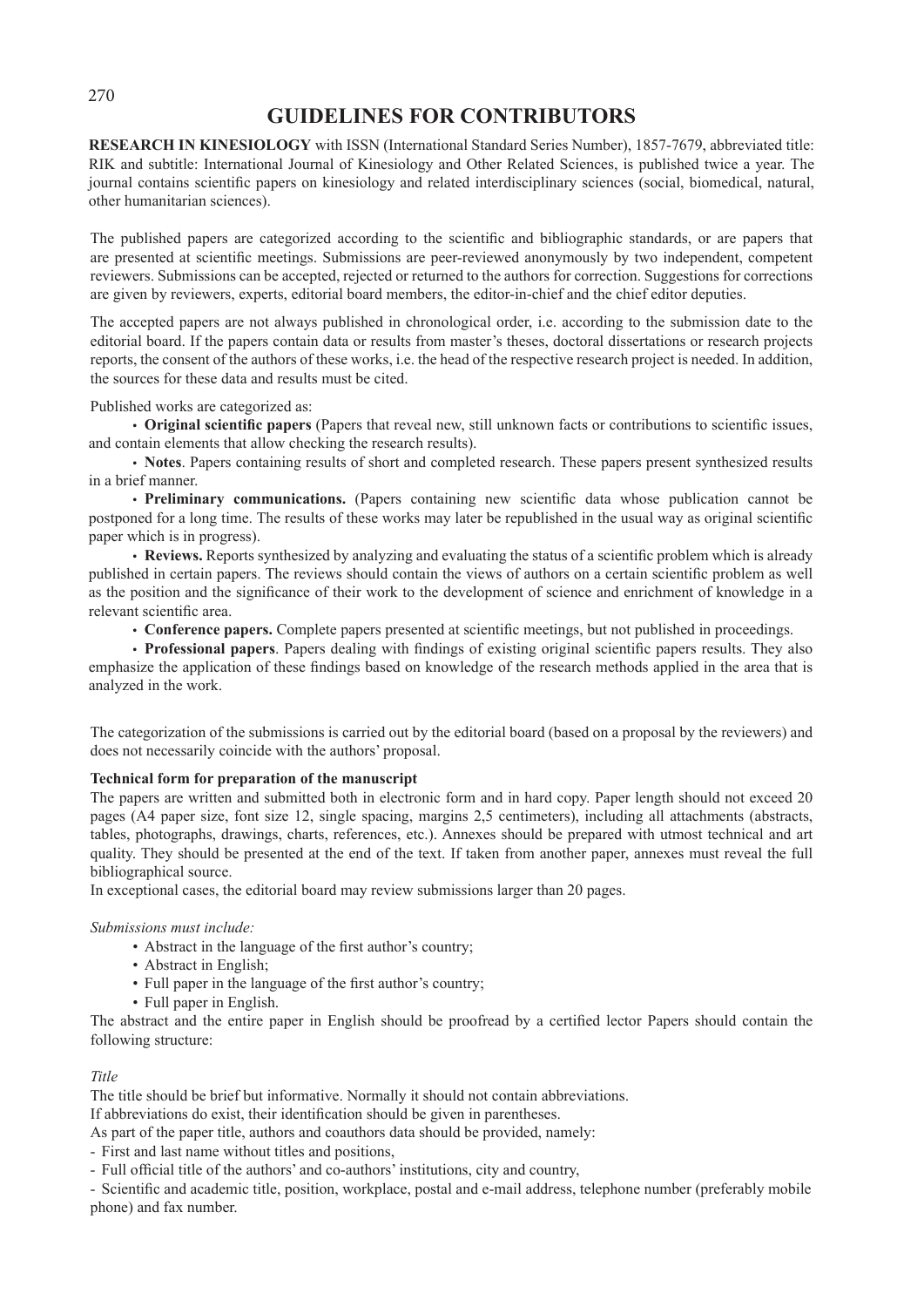#### *Abstract and keywords*

The abstract should contain between 200 and 300 words. Its contents should not be identical and coincide with some of the paper text. There should be no abbreviations. It should integrate data on the essence of the work. (Original) research papers should include data on the subject's sample, measurement instruments, research methods, results and conclusions.

#### *Keywords*

Key words should indicate the essence of the work. They should not be included in the title of the paper. Maximum seven keywords should be mentioned.

#### **Structure of original papers**

# *Introduction*

It should contain information indicators of the research problems, results and associated concluding observations. In addition, the research purpose should be indicated.

#### *Research methods*

This chapter should preferably not contain accented subtitles. However, it should include classified indicators for the subjects sample, measurement instruments applied, research methods (experimental, descriptive, historical, statistical, etc.).

#### *Results*

The results should be an outcome of appropriate processing methods. The results should be presented in a tabular, graphical or schematic manner, or by drawings, photos, etc. They should be interpreted concisely and should not be repeated in the text expressively by numerical data.

#### *Discussion and conclusions*

The discussion scope should be the most significant chapter in terms of the full paper text. It should contain causal relations and explanations of the results obtained. It should also include data interpretation from the applied data processing methods and interpretation of scientific results.

The discussion should be characterized by appropriate comparisons of the research results with results of previous relevant research. Directions could be given concerning the theoretical and practical significance of the research results and their kinesiological and scientific implementations. The research conclusions should be integrated and synthesized with the discussion of results. They are based on discussions and should not overlap with the survey results.

#### *References*

Citation of references in the text and in the "References" should be in accordance with the Harvard referencing system (American Psychological Association standard). The references citation examples given in these Guidelines should be followed by the authors.

#### *In the text*

• Citation is made only from original sources. If they are not available (if quoted indirectly), the appropriate wording should be used ("taken from...", "according to:..."). Citation should be either in original form or in quotes.

• In case of indications of results, views, thoughts, etc., the name of the author should be indicated in parentheses, followed by a comma, and the year of publishing of the paper, for example: (Strel, 1987).

• If an author that obtained research results is stated, the publishing year should be indicated in parentheses, in addition to the last name of the author. Example: (From the comparison of the results from the measurement characteristics of the motor tests, received by Gligorov (1999), one can assume that...).

• When two or more research results' sources are cited, published in the same year, by the same author or group of authors, the citation in the parentheses should be in the following format: author's (authors') last name, comma, years alphabetical order in lowercase, on which commas are placed. Example: Bala (2002a, 2002b). In such cases, these sources must be listed in the chapter "References" in the same order.

• In the following explanations for indication of the authors, examples are shown only for the research results obtained. Examples of stating the results, views, thoughts, etc., are not displayed, but they correspond to the research results' reference examples.

• If two authors are cited, e.g. Naumovski & Gontarev (2006), it is necessary to specify both surnames and year.

• If the authors have the same surname, the initials of the first names are indicated. For example: A. Naumovski (2002) & M. Naumovski (2006). The listing of such sources should be used throughout the paper regardless of the different years.

• In cases when three, four or five authors are cited, the first indication should contain all surnames and year. Subsequent citations should only indicate the first author and the words "et al.". For example, the first indication is: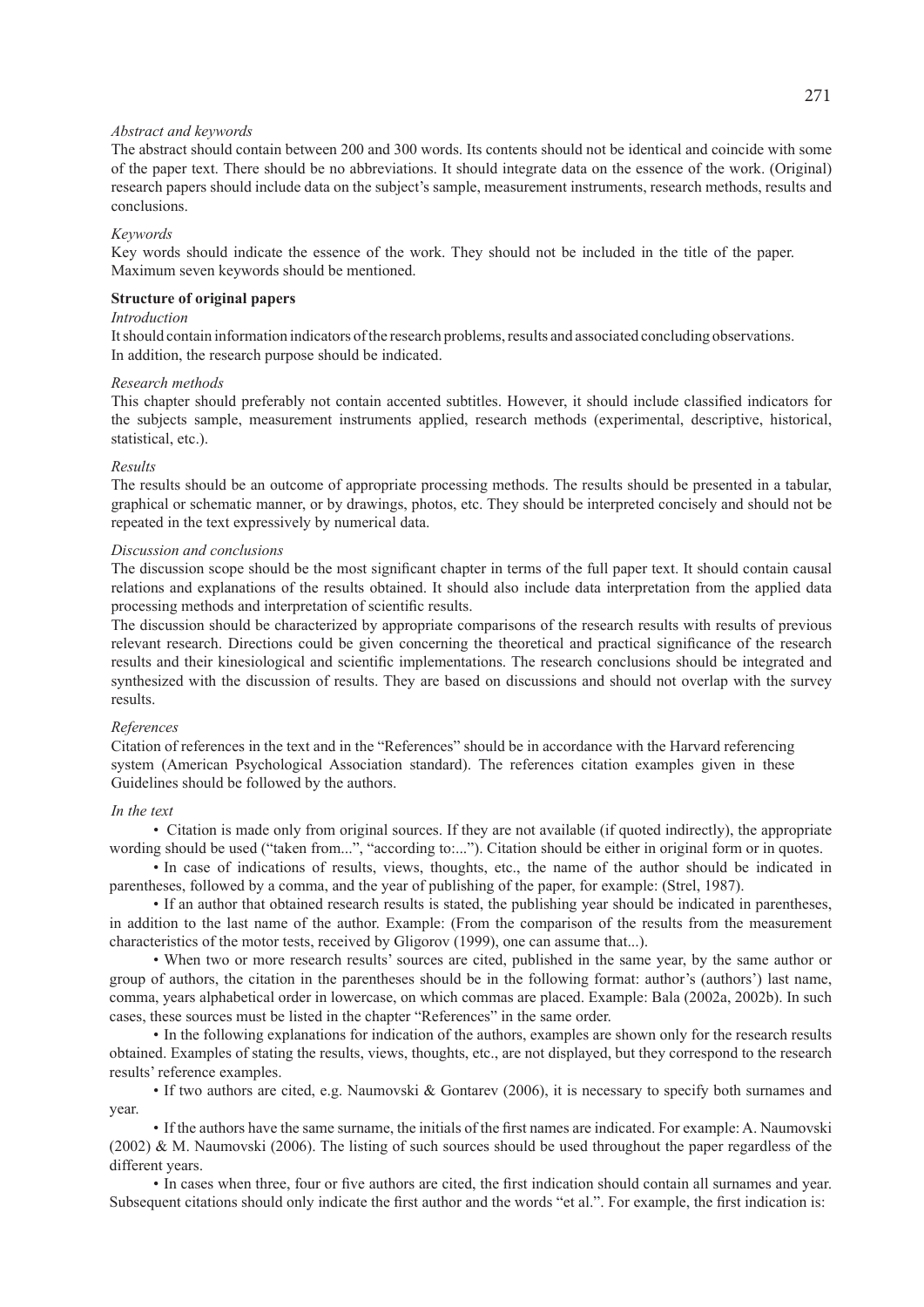• Morrow, Jackson, Disch& Mood (1995) and subsequent indications, only Morrow et al. (1995).

• If there are more than five authors, the citation should be as in the case of three to five authors in the subsequent indication, i.e. by stating the first author and "et al.". For example: Kurelic et al. (1975). However, the citation of bibliographic units in the chapter "References" should list all authors.

• The citation of the paper for which no data on the author are available, the title of the paper is indicated, instead of the surnames. For example: Ministry of Education and Science (2008).

• In exceptional cases (when the original source is unavailable), cross-referencing is used. In parentheses the following is indicated: the author quoted, the year of publication of the paper which contains the source, a semicolon, "by", the author quoted, comma, year. For example: (Momirovic, Wolf & Popovic, 1999; by: Gontarev, 2007).

#### *In the "References "*

The journal uses APA standard. The most common indications of sources under that standard are shown bellow.

• The sources are listed in alphabetical order by surname of the first author or title of the paper if the author is unknown. If the same author appears alone in one work and as the first author with two or more authors in other works, his independent works should be cited first. Then, in alphabetical order of surnames the second, the third and subsequent papers are listed. If the same author appears more than once, the works are listed chronologically, i.e. starting with the earliest towards the latest work.

• In cases where works are in process of publication, it is necessary to give all information on the paper. The words "in press" should be put instead of the publication year.

• Instead of surnames, in cases where the author is unknown, the title of the work and other data should be indicated.

• Regardless of the number of authors of the paper, all authors are indicated. Their names are separated by a comma and before the name of the last author the symbol "&" is put.

- When a book (monograph) is cited, its title should be written in italic.
- When a paper published in a journal is cited, the title of the journal and the year (volume) are written in italic.
- All bibliographic units are indicated in the original language in which the paper is written. If the paper is not written in English, the translation of the title in English should be indicated in squared parentheses.

T1 ibsequent text shows examples of most common indication of bibliographic units in the "References".

# *Books (monographs)*

Example:

Graton, G., & Jones, I. (2006).Research methods for sport studies. London and New York: Routledge.

If the source is not in English, the English translation of the title is given in squared parentheses, as well as the language from which the translation is made.

# Example:

Hаумовски, A. (2004). *Основни синашиси и методи во споритоти* [Basic statistical methods in sport. In Macedonian]. Скопје: Факултет за физичка култура, Универзитет " Св. Кирил и Методиј" во Скопје

# *Journals:*

The citation of papers in journals is indicated by the journal title, the volume, the number of the issue in parentheses, the first and last page of the paper.

Example:

Hessler, E., &Amazeen, P. (2009).Attentional demands on motor responsibility coordination. *Research Quarterly for Exercise and Sport, 80*(3), 510-523.

If the work is in print, in parentheses, the term "in press" is used instead of the publication year. The volume, the number of the issue and the pages of the journal in print must be stated.

# Example:

Naumovski, A. (in press). Comparison of the predicative value of the anthropometric and motoric latent dimensions for the success in two sport elements of basketball and volleyball. *Sport & science*.

If a paper published in a Supplement is cited, the number of the Supplement is indicated in parentheses, instead of the number of the journal.

# Example:

Bala, G, Golubovic, S., & Katie, R. (2010). Relations between Handedness and Motor Abilities in preschool children. *Collegium Antropologicum, 34*(Suppl. 1), 69-75.

272